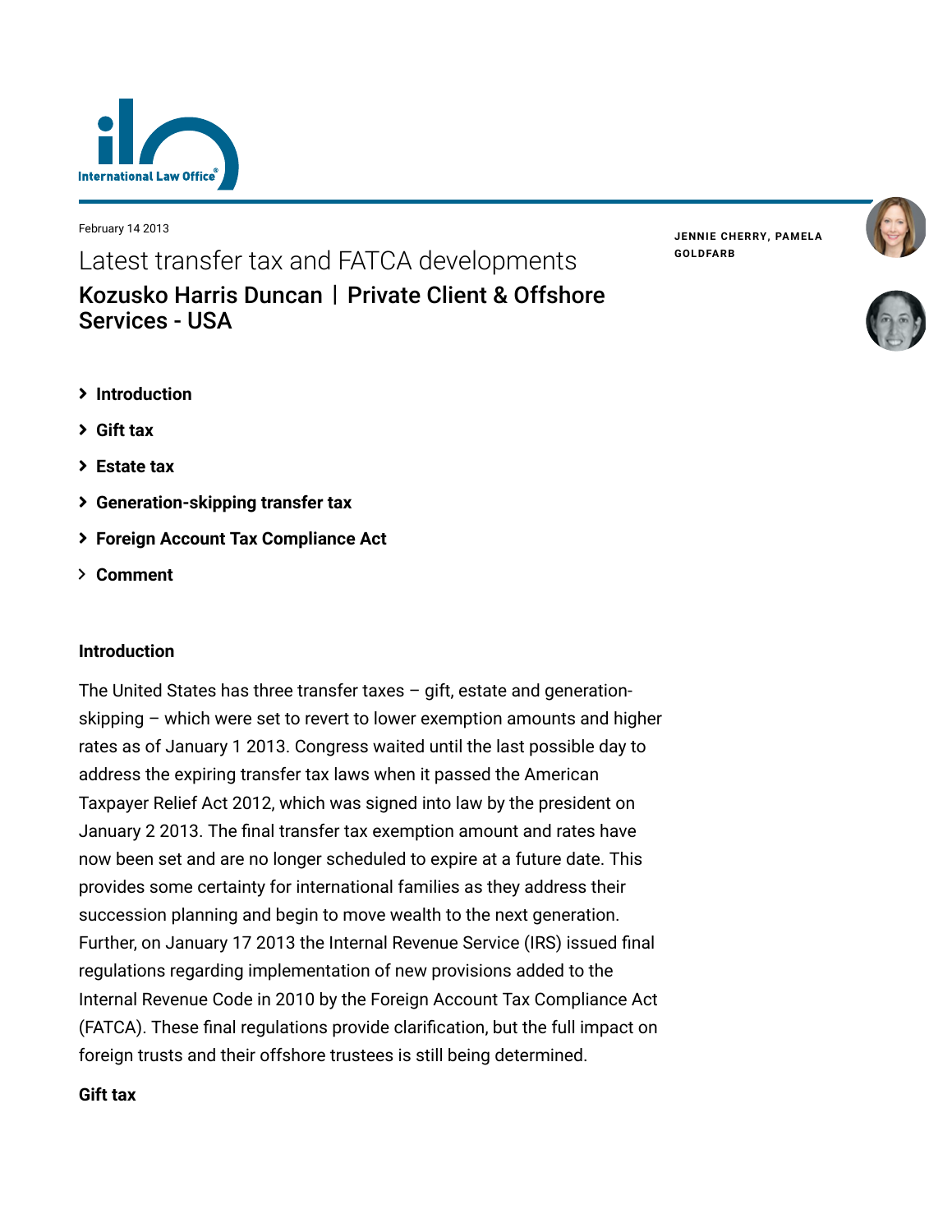### **US citizens and residents**

Transfers of property – whether real property, tangibles or intangibles, and wherever it is located – by US citizens and residents are subject to US gift tax. There is a small annual exclusion for gifts up to \$14,000 per donee (for tax year 2013, indexed annually for inflation). Gifts to US citizen spouses are not subject to gift tax, while tax-free gifts to non-US citizen spouses are limited to \$143,000 in 2013. Direct payments of medical and educational expenses are always exempt from gift tax (for further details on the gift tax charitable deduction please see the [Overview \(August 2011\)\)](http://www.internationallawoffice.com/Newsletters/Detail.aspx?g=429b7792-bd9b-46ca-aef0-2ae550fd9081). The US donor may double the annual exclusion amount (to \$28,000 for tax year 2013) by filing a gift tax return and electing to split gifts with his or her spouse, provided that both spouses are US citizens or residents.

For gifts in excess of the annual exclusion amount, pursuant to the American Taxpayer Relief Act US citizens and residents are allowed a tax credit that shelters up to \$5 million (the 'exclusion amount') of lifetime gifts from tax. Application of the exclusion amount to lifetime gifts then reduces the credit available to use against the estate tax at death. The exemption amount is indexed for inflation and anticipated to be \$5.25 million for gifts made in 2013 and for the estates of decedents dying in 2013. The gift and estate tax rates are unified, with a top tax rate of 40% under the American Taxpayer Relief Act.

#### **Non-resident aliens**

Transfers of intangibles by non-resident aliens are not subject to US gift tax, even if the intangibles are US property (eg, stock in a US company). As a result, only real property and tangible personal property located in the United States are subject to the US gift tax when transferred by a nonresident alien. The annual exclusion amount (\$14,000 for gifts in 2013) is available to non-resident aliens, but gift-splitting with a spouse to double that amount is not. Gifts of US situs real property and tangibles to a US citizen spouse are not subject to gift tax, but if the spouse is not a US citizen the tax-free gift is limited to \$143,000 in 2013. The \$5 million exclusion amount is not available to shelter gifts of US situs property by non-resident aliens from gift tax, so tax advice is needed for a non-resident alien making gifts of US situs homes and artwork (for further details of transfer tax domicile please see the [Overview \(August 2011\)](http://www.internationallawoffice.com/Newsletters/Detail.aspx?g=429b7792-bd9b-46ca-aef0-2ae550fd9081)).

#### <span id="page-1-0"></span>**Estate tax**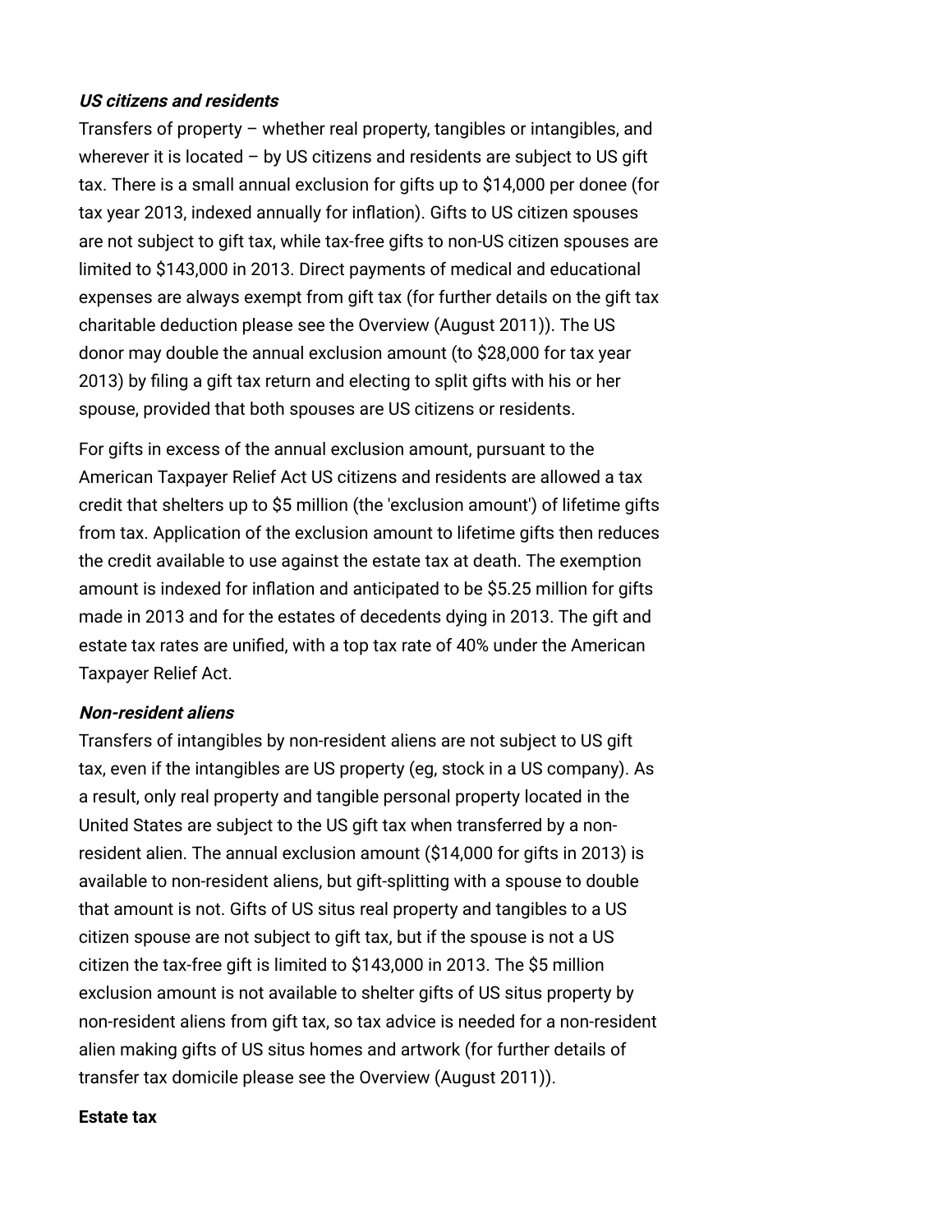## **US citizens and residents**

The worldwide estate of a US citizen or resident is subject to US estate tax. Under the American Taxpayer Relief Act, a credit against estate tax shelters up to \$5 million from tax (indexed for inflation and anticipated to be \$5.25 million for estates of decedents dying in 2013), to the extent not used to offset gift tax on lifetime transfers. A marital deduction is available for bequests to a US citizen spouse. A maximum estate tax rate of 40% is now in effect.

The act also made permanent the 'portability' of a deceased spouse's unused exemption amount to the estate of the surviving spouse. A portability election must be made at the death of the first spouse. The deceased spouse's unused exemption amount may then be applied with respect to the surviving spouse's gift and estate tax. However, reliance on portability in succession planning does not necessarily produce the most tax advantageous result.

## **Non-resident aliens**

For non-resident aliens, a significantly broader list of property is subject to US estate tax, as compared to gift tax. In general, property is subject to US estate tax if it has a US situs. US real estate and tangible property physically located in the United States, as well as securities or obligations issued by US persons or entities, are US situs property and subject to estate tax. Thus, US property includes stock in a US company, but not stock in a non-US company.

The \$5 million exclusion amount enacted under the American Taxpayer Relief Act is not available to the estate of a non-resident alien decedent. Instead, the credit available to a non-resident alien's estate shelters only \$60,000 from estate tax. That exclusion amount is not indexed for inflation and has not changed in more than 10 years. The deduction for debts and expenses of the estate of a non-resident alien is very limited (for further details please see the [Overview \(August 2011\)](http://www.internationallawoffice.com/Newsletters/Detail.aspx?g=429b7792-bd9b-46ca-aef0-2ae550fd9081)).

The scope of the estate tax can be reduced significantly for estates of nonresident aliens who were residents of countries that have an estate and gift tax treaty with the United States (eg, the United Kingdom, France and Germany) (for further details please see the [Overview \(August 2011\)](http://www.internationallawoffice.com/Newsletters/Detail.aspx?g=429b7792-bd9b-46ca-aef0-2ae550fd9081)).

### <span id="page-2-0"></span>**Generation-skipping transfer tax**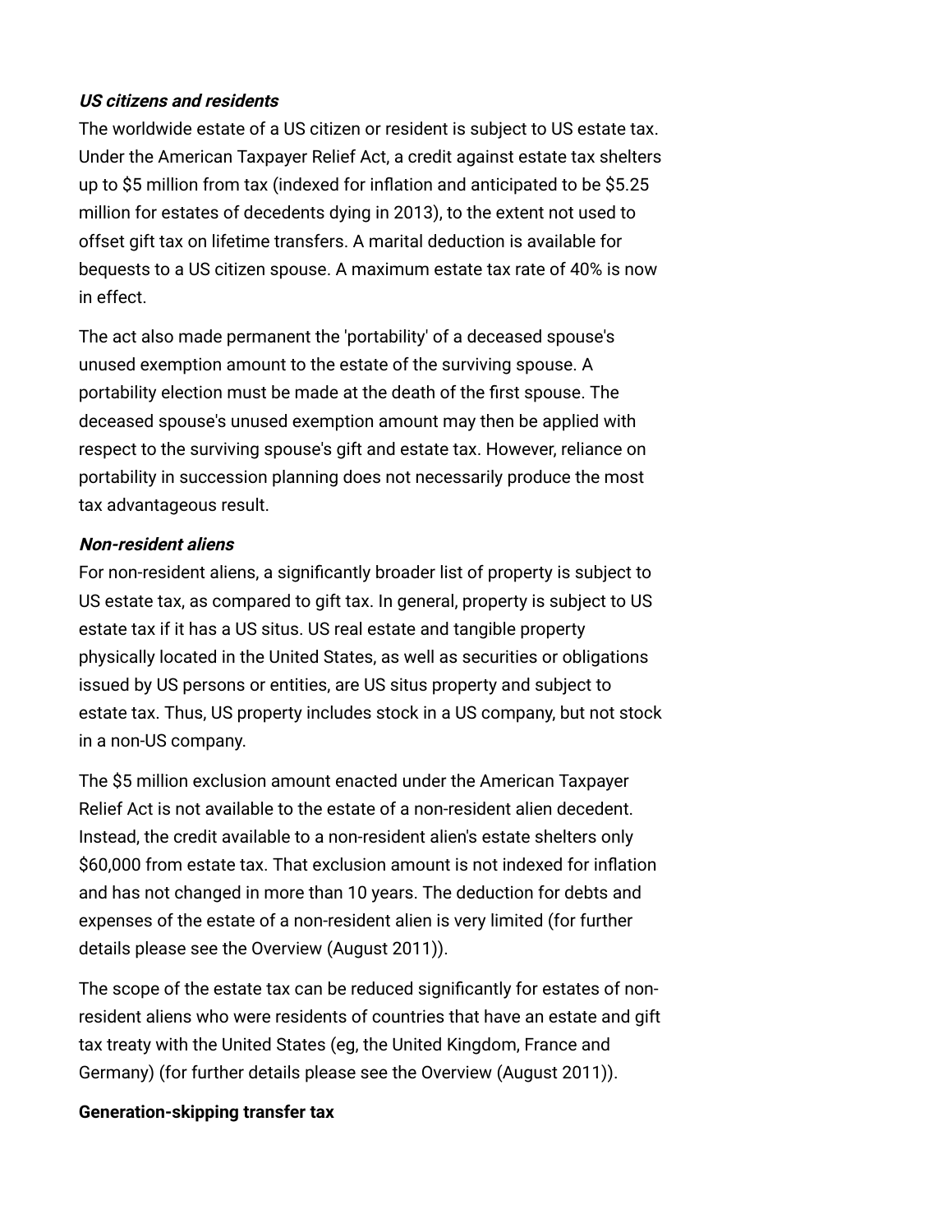## **US citizens and residents**

When a US citizen or resident makes a transfer to a person two or more generations below that of the transferor (a 'skip person'), whether such transfer is made during life or at death, a generation-skipping transfer tax (commonly referred to as the GST tax) is imposed in addition to any gift or estate tax that may be due. The American Taxpayer Relief Act unified the generation-skipping transfer tax exemption amount with that of the gift and estate tax exemption amount. Thus, an exemption of \$5 million (indexed for inflation and anticipated to be \$5.25 million for 2013) is available to shelter gifts or bequests from generation-skipping transfer tax. The generation-skipping transfer tax is still calculated at a flat rate equal to the top transfer tax rate, which has been set at 40% by the act.

### **Non-resident aliens**

The reach of the generation-skipping transfer tax for transfers made by non-resident aliens matches the reach of the estate and gift tax on the underlying transfer. Thus, a transfer by a non-resident alien of non-US property is not subject to the generation-skipping transfer tax, since it is not subject to estate or gift tax; but the tax applies when a non-resident alien transfers US property (other than intangibles transferred by gift) (for further details of the time for testing whether the generation-skipping transfer tax applies, please see th[e Overview \(August 2011\)\)](http://www.internationallawoffice.com/Newsletters/Detail.aspx?g=429b7792-bd9b-46ca-aef0-2ae550fd9081).

## <span id="page-3-0"></span>**Foreign Account Tax Compliance Act**

The US taxing authorities have increasingly focused on reporting. A stated policy of FATCA is to combat US tax evasion through increased information reporting. The US government has long collected information from US financial institutions on the financial transactions of its US taxpayers. The United States also collects information through its system of international agreements, including tax treaties and bilateral agreements which provide for the exchange of information related to tax enforcement under appropriate circumstances. Now, through FATCA, foreign financial institutions and certain other foreign entities will be required to identify US accountholders and owners and report certain information to the IRS or be subject to a 30% withholding tax on certain US-source payments, which will begin to phase in as of January 1 2014.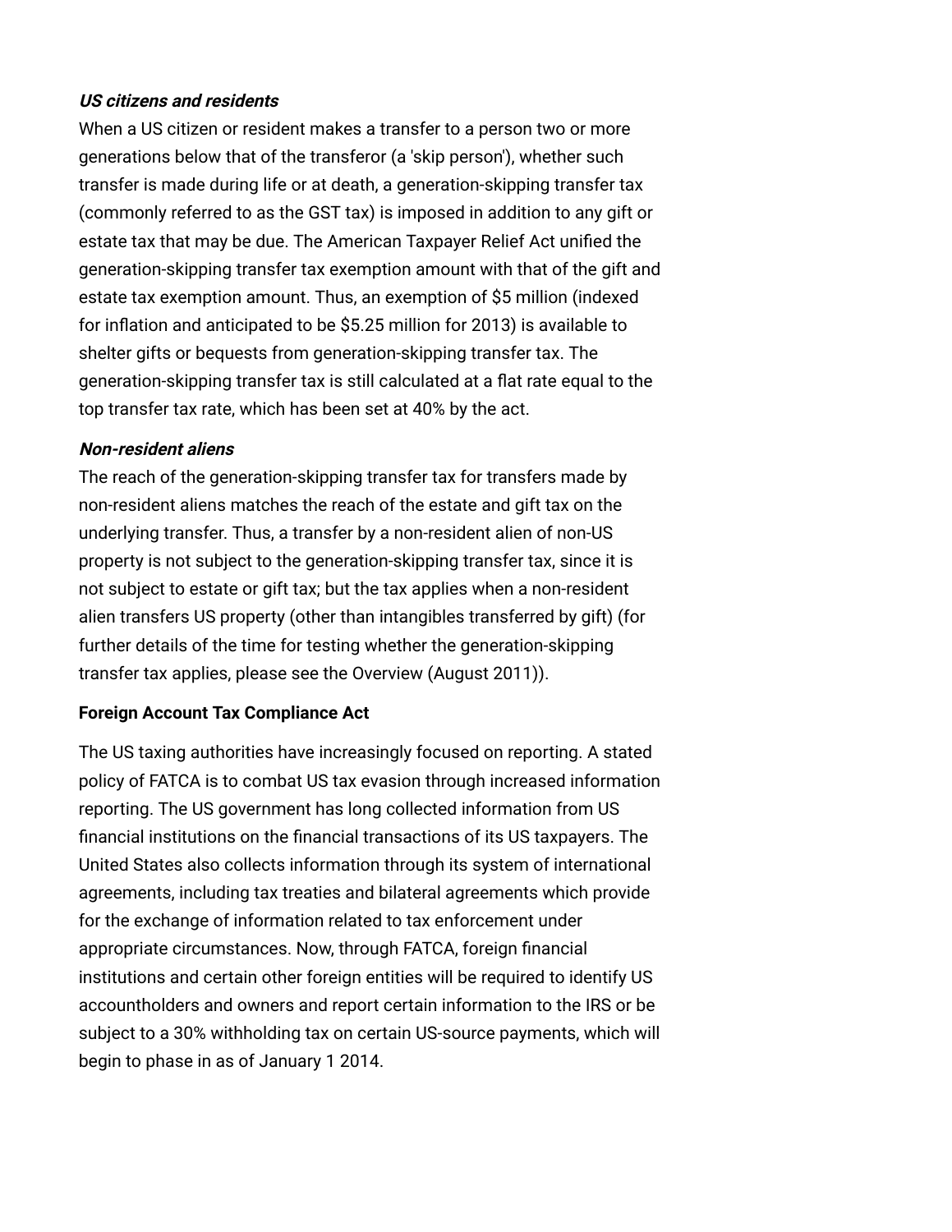The FATCA rules, even after the issuance of final regulations, are extremely complicated. Advisers to international families must be aware of the extensive reach of these rules and the impact on foreign trusts and foreign holding companies.

## **US-source payments subject to Foreign Account Tax Compliance Act withholding**

The FATCA withholding tax is levied on 'withholdable' payments. These generally include payments of US-source dividends, interest and other fixed or determinable annual or periodic income and gross proceeds from the disposition of property of a type that can produce US-source dividends or interest.

Income effectively connected with a US business is generally exempt from FATCA withholding. Nor will the mere transfer of money from an individual in the United States to an individual in a foreign country trigger FATCA withholding (eg, where a US family member sends money to a non-US relative).

# **Foreign trusts with individual trustees versus those with trust company trustees**

The FATCA rules require foreign financial institutions to provide the IRS with information on certain US persons invested in accounts outside the United States and for certain non-US entities to provide information about any US owners. The final FATCA regulations include changes and clarifications from the proposed regulations to the definition of 'foreign financial institution' (FFI), some of which are relevant to offshore trusts. Perhaps most importantly, private trusts are now exempt from treatment as FFIs as long as they are not managed by an FFI such as a professional investment manager or trust company. Thus, if an individual is a trustee of the family's foreign trust and that trustee does not hire any entity as a thirdparty service provider to invest, administer or manage funds, the trust will be treated as a non-financial foreign entity rather than an FFI. On the other hand, where a foreign trust company, as trustee, manages and administers the assets of the family's foreign trust in accordance with the terms of the trust instrument for the benefit of the trust beneficiaries, the trust itself will be classified as an FFI.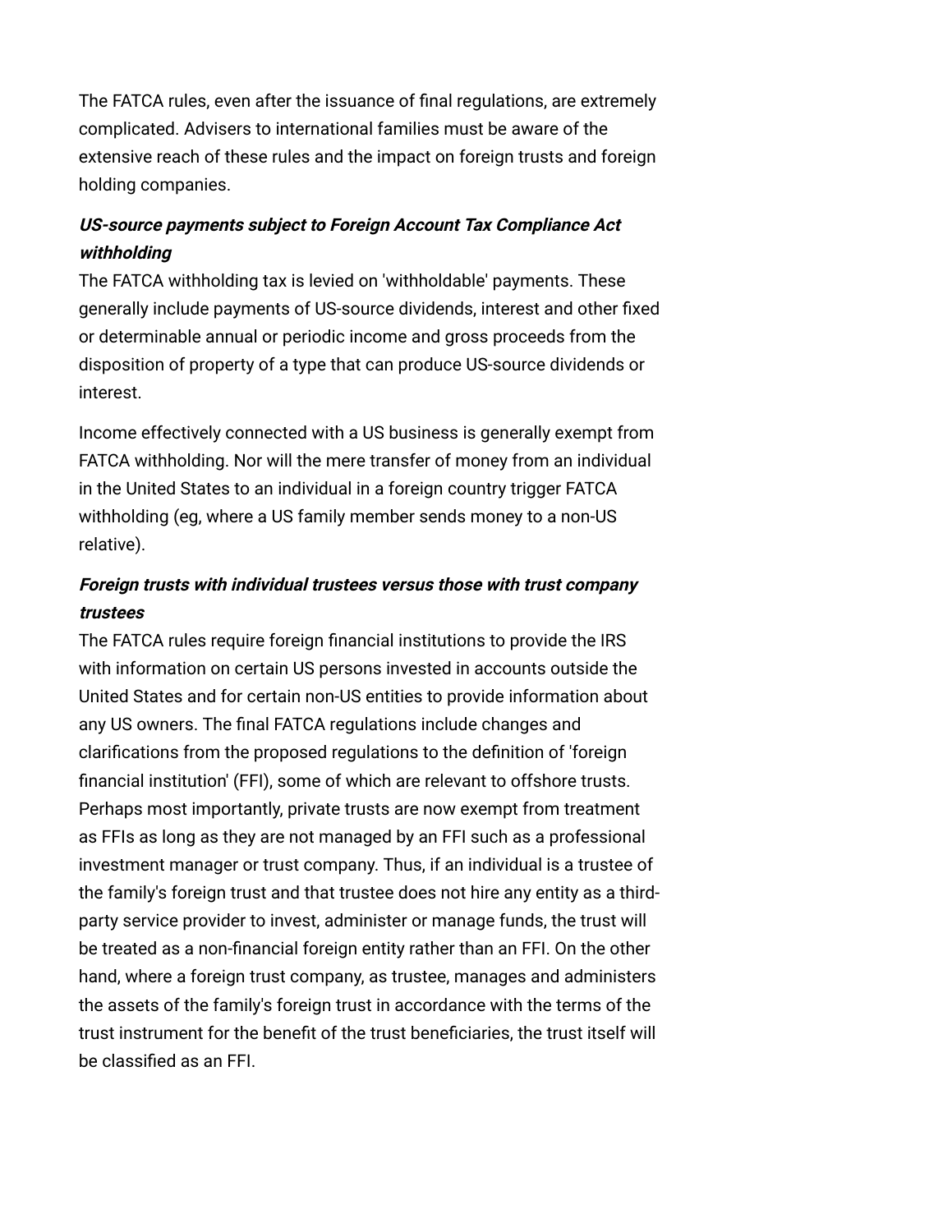A family's foreign trust that is not an FFI will still need to provide US withholding agents with certification regarding substantial US owners, but will not have to enter into an FFI agreement itself and comply with extensive FATCA due diligence requirements. A family's foreign trust that is an FFI may also be able to avoid full FATCA reporting obligations if its trust company trustee is a participating FFI that is FATCA compliant.

#### **Intergovernmental agreements**

The final FATCA regulations also include an intergovernmental approach to achieving the policy goal of increased information reporting to curb tax evasion. The non-US jurisdiction (referred to in the final regulations as a 'partner jurisdiction') may enter into a reciprocal agreement with the IRS to adopt local laws under which FFIs will identify and report information about US accounts to the partner jurisdiction tax authority. The partner jurisdiction will then pass that information on to the IRS. An FFI complying with local laws in a jurisdiction with a reciprocal-type agreement is deemed to have complied with the FATCA withholding and reporting requirements. Alternatively, the partner jurisdiction can enter into a non-reciprocal agreement assenting to direct and enable FFIs to register with the IRS and report information regarding their US accounts directly to the IRS. An FFI located in a jurisdiction with this type of agreement must still enter into an FFI agreement with the IRS and comply with the FATCA regulations, except to the extent modified by the intergovernmental agreement. To date, the United Kingdom, Mexico, Denmark, Spain, Ireland, Switzerland and Norway have signed or initialled agreements with the United States. The Treasury Department reports that it is engaged in discussions with more than 50 countries and jurisdictions to conclude intergovernmental agreements.

#### **Substantial US owners of a foreign trust**

Unless offshore trust jurisdictions such as Bermuda, the Bahamas and the Cayman Islands enter into reciprocal intergovernmental agreements regarding FATCA, offshore trust companies, which serve as trustee to many offshore trusts, will need to seek advice regarding the online FATCA Registration Portal being developed by the IRS, through which an FFI can register with the IRS, enter into an FFI agreement to the extent applicable and make periodic certifications required by the final FATCA regulations. Similarly, the FFI trusts for which the offshore trust company serves as trustee will need to provide the trust company with information on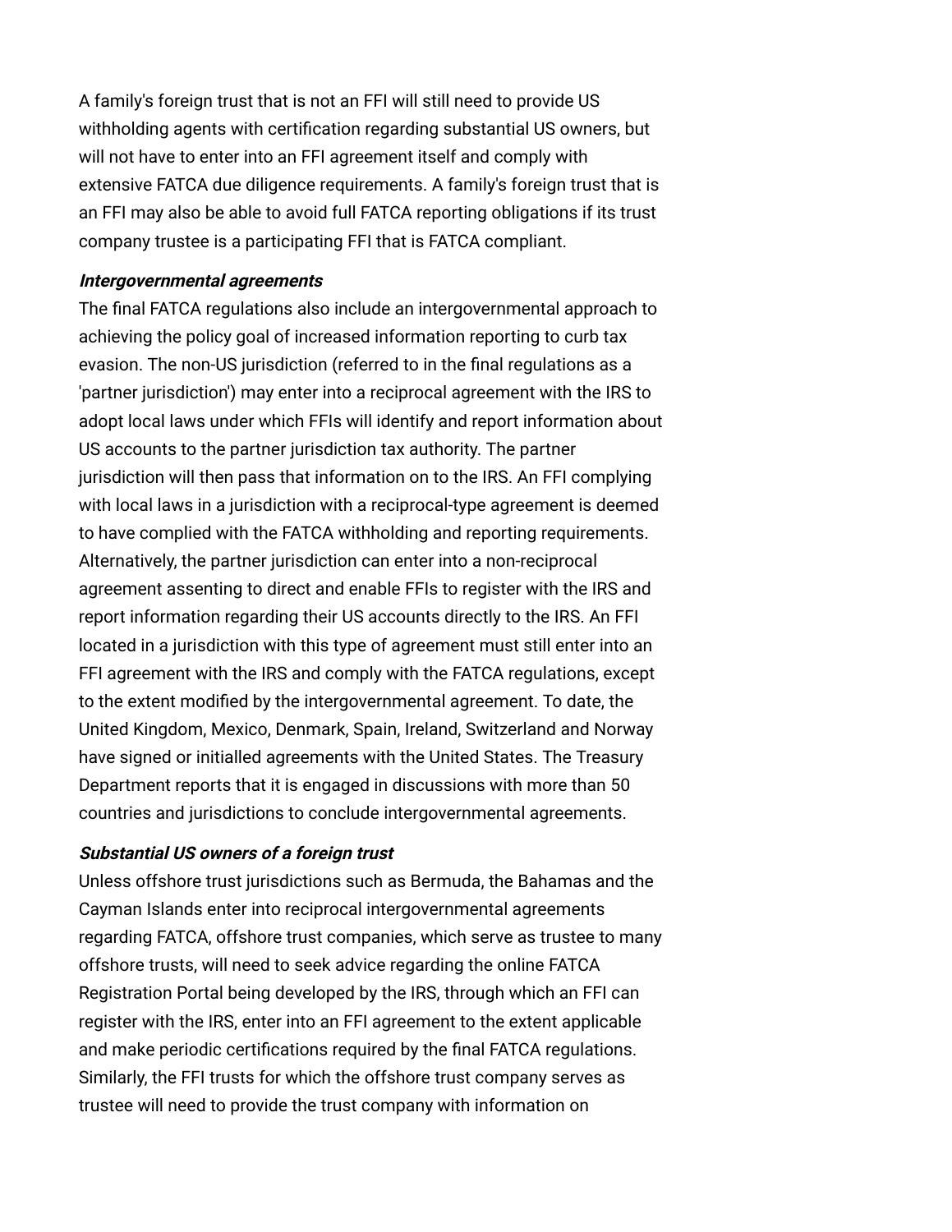substantial US owners so that the trust can qualify as a certified deemed compliant FFI and void the need to enter into its own FFI agreement with the IRS.

Even in the case of an offshore trust with an individual trustee, withholdable payments made to that non-financial foreign entity will be subject to FATCA withholding by the payor. For the non-financial foreign entity to avoid such withholding it must certify to the withholding agent that it has no substantial US owners, or, if it does, it must disclose the identities of such owners to the withholding agent. No credit or refund will be allowed to the non-financial foreign entity unless the entity provides the IRS with information necessary to determine whether it is a "United States owned foreign entity" and identifies its "substantial United States owners".

In the case of a trust, the final FATCA regulations define a 'substantial US owner' as any specified US person (which includes a US citizen or resident and a US domestic trust or company) who is treated as an owner of any portion of a the trust under the grantor trust rules or that holds, directly or indirectly, more than 10% of the beneficial interests of the trust. A person has a beneficial interest in a foreign trust if the person has the right to receive directly or indirectly (eg, through a nominee) a mandatory distribution or may receive, directly or indirectly, a discretionary distribution from the trust. The beneficial interest is more than 10% if the beneficiary receives, directly or indirectly, only discretionary distributions from the trust and the fair market value of the currency or other property distributed, directly or indirectly, from the trust to such person during the prior calendar year exceeds 10% of the value of either all of the distributions made by the trust during that year or all of the assets held by the trust at the end of that year.

#### **New and revised reporting forms to be released**

The IRS has said that it will release new Form W-8BEN-E – Certificate of Status for Beneficial Owner for US Tax Withholding (Entities) – for use by entity beneficial owners and a draft version of revised Form W-8BEN – Foreign Status of Beneficial Owner for US Tax Withholding – for use by individual beneficial owners. Also expected is a new FATCA report, Form 8966, to be used by FFIs (including qualified intermediaries, withholding foreign partnerships and withholding foreign trusts). With respect to the FATCA registration portal, the IRS intends to issue a revenue procedure on